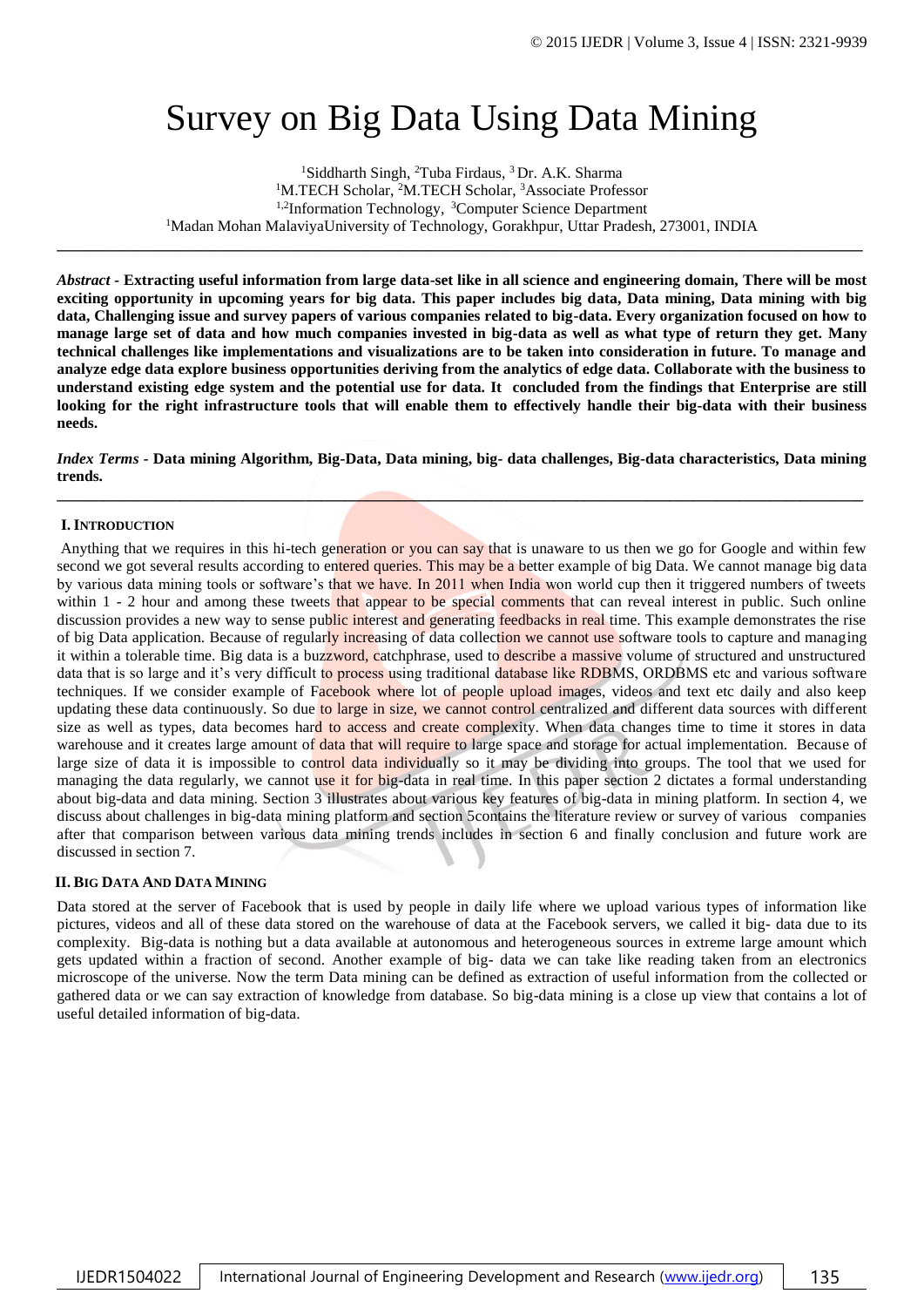

**Fig: 1 Cycle of big-data mining platform**

Big-data included: Enterprise data Transaction data Social media Public data Sensor data

Processing of data by various companies each year as follows:

- Facebook has 2.5 PB of user data+ 15 TB /day.
- E-Bay has 6.5 PB of user data+50 TB/day.
- Google processes 20 PB a day.
- Way-back machine has 3PB+100 TB/month.
- CERN's large Hydron Collider (LHC) generates 15 PB a year.

## *Types of data consisted such as***: -**

- **(1)** Relational data (Tables/Transactions/Legacy data).
- **(2)** Text data (Web).
- **(3)** Semi structured data (XML).
- **(4)** Graph data (Social network, Semantic web).
- **(5)** Streaming Data (You can only scan the data once).

## *Operations performed with these data***:-**

- Aggregations and Statistics (Data warehouse and OLAP).
- Indexing, Searching, Querying (Keyword based searching and pattern matching).
- Knowledge Discovery (Data Mining and Statistical modeling).

## **Data Mining:**

- **(1)** Discovery of useful, possibly unexpected, patterns of data.
- **(2)** Non-trivial extraction of implicit previously unknown and potentially useful information from data.
- **(3)** Exploration and analysis by automatic or semiautomatic means of large quantities of data in order to discover meaningful pattern.
- **(4)** The goal of data mining is to extract knowledge from dataset in human understandable structures.
- **(5)** In recent years data mining has been used in various science and engineering fields such as medicine, bio-informatics, genetics, education and engineering.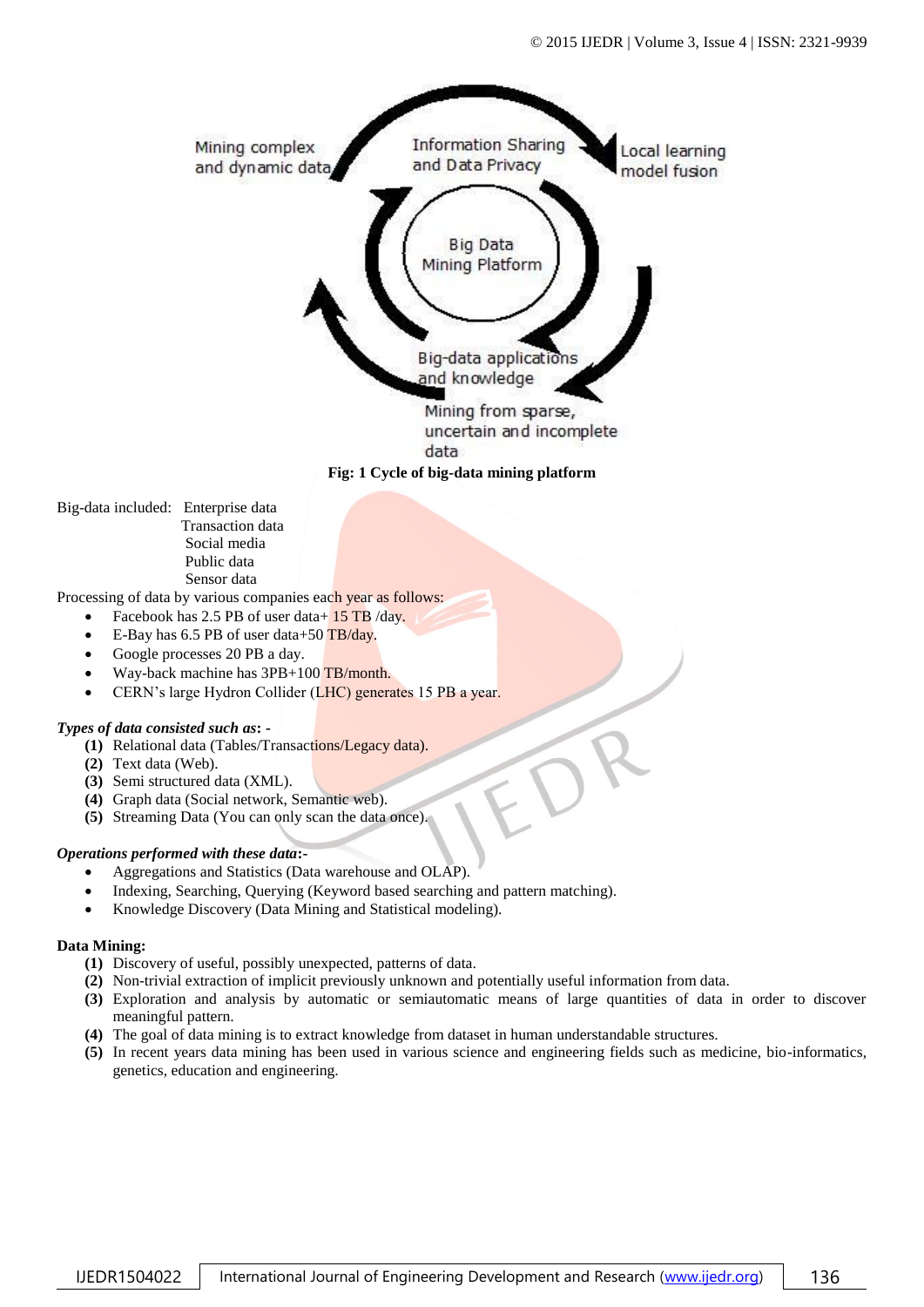

Data Interpretation and Evaluation

## **Fig: 2** (**Knowledge Discovery Process**)

## *Data Mining Task***:**

- Classification (Predictive)
- Clustering (Descriptive)
- Association Rule Discovery(Descriptive)
- Sequential Pattern Discovery (Descriptive).
- Regression (Predictive).
- Deviation Detection (Predictive).
- Collaborative Filter (Predictive).

## *Advantage of Data Mining in Various Applications:-*

- **(1)** Banking
- **(2)** Marketing
- **(3)** Health Care
- **(4)** Manufacturing and Production
- **(5)** Insurance
- **(6)** Law
- **(7)** Government and Defense
- **(8)** Computer hardware and software
- **(9)** Airlines

**(10)**Brokerage and Securities trading.

## *Challenges Faced By Data Mining***:-**

- Data quality
- Privacy preservation
- Network Setting
- Data Ownership and distribution
- Complex and Heterogeneous data
- Scalability
- Streaming Data
- Dimensionality.

## **(1) Key Features Of Big-Data Mining Platform**

- **(1)** Hard to handle because of its complexity.
- **(2)** Continuously changing of data time to time.
- **(3)** Big-data are huge in size.
- **(4)** Big-data is free from control and guidance of anyone.
- **(5)** Data sources of big-data are different from different phases.

If we consider example of Facebook where lot of people upload images, videos and text etc daily and also keep updating these data continuously. So due to large in size, we cannot control centralized and different data sources with different size as well as types, data becomes hard to access and create complexity. When data changes time to time it stores in data warehouse and it creates large amount of data that will require to large space and storage for actual implementation. Because of large size of data it is impossible to control data individually so it may be dividing into groups. The tool that we used for managing the data regularly, we cannot use it for big-data in real time.

IJEDR1504022 | International Journal of Engineering Development and Research [\(www.ijedr.org\)](file:///E:/Planet%20Publication/IJEDR/Volume%203/Vol%203%20Issue%202/Published_Paper_V3_I2/www.ijedr.org) | 137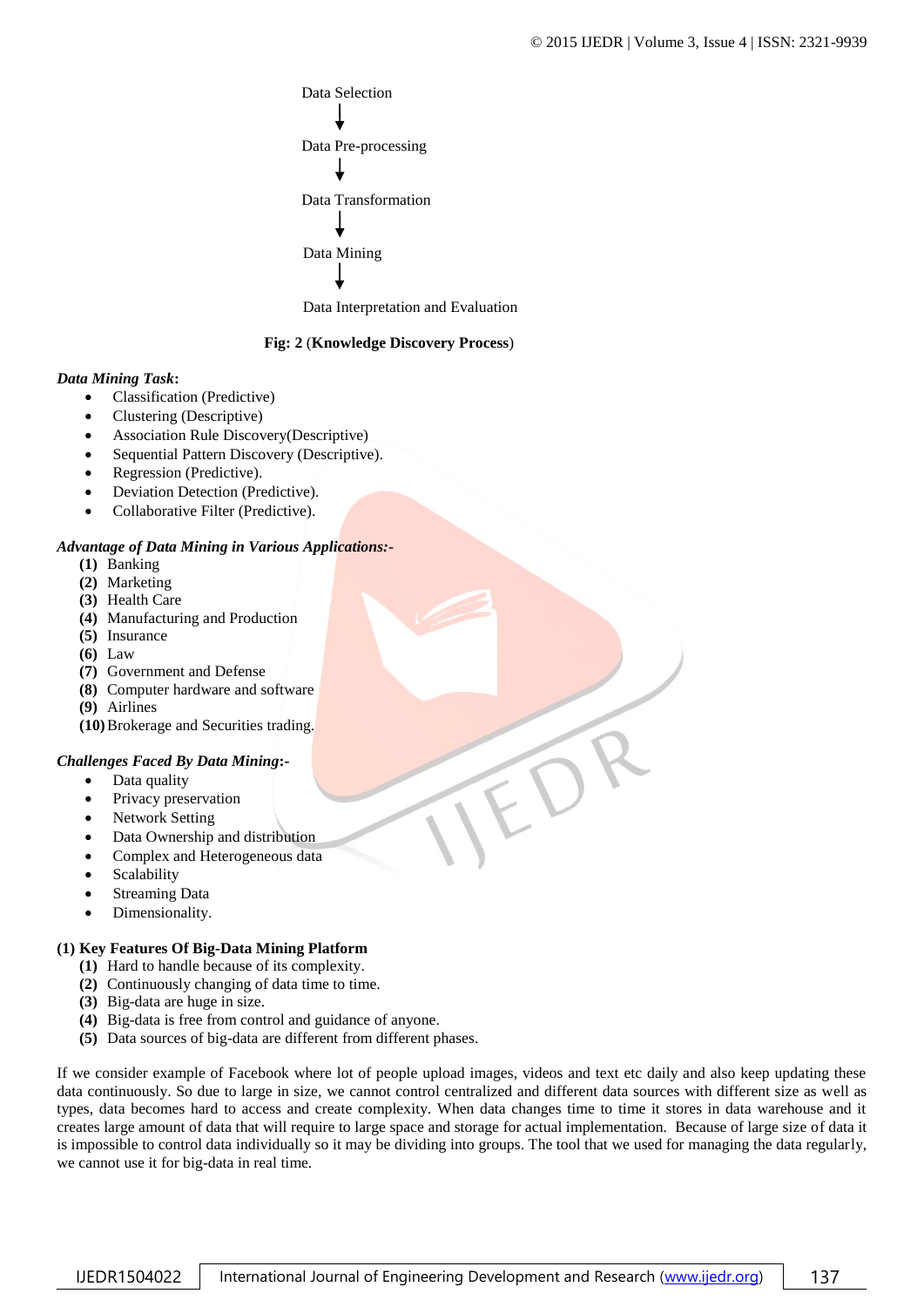# **(2) 6 'V' Challenges in Big-Data**



## **Fig: 3 Challenges in Big-data**

- **1)** *Velocity***:** When we use applications on any android devices or phone, we expect a response from mobile devices as soon as possible i.e. immediately. As a hardware engineer or application developer we want to give best user experience to smart phone users. So mobile applications are now able to fetch sensor data in real time as well as continuously. Velocity of mobile data generation is far quicker than before. More and more data are produced and must be collected in shorter time frames or we can say velocity refers to the speed of generation of data i.e. how fast the data is generated and processed to meet the demand and challenges which lie ahead in the path of growth and development.
- 2) *Volume:* Most visible aspect of big-data referring fact that amount of generated data has increased tremendously from the past years. Monthly data traffic will surpass 15 Exabyte's by 2018.According to Wikipedia one Exabyte could hold 100,000 times the printed material. Mobile device now generate unprecedented data volume. No SQL database approach is a response to store and query huge volumes of data heavily distributed. It is the size of data which determines the value and potentials of data under consideration and whether it can actually be considered as big-data or not? The term 'Big-data' itself refers the size of data.
- *3) Variety:* All forms of data incorporated by big-data like audio, video and mobile sensor data, post and updates from all social networking sites. Creating more business models, new sources of data will be added and ability to handle data with so many sources is the key features of big- data. Range of variety becomes from structured text to free text. This means that category to which big-data belongs to is also a very essential fact that needs to be known by data analysts. This helps the people who are closely analyzing the data and are associated with it to use the data effectively and thus upholding the importance of bigdata.
- *4) Value:* The large amount of data volume extremely rapidly increase in velocity and the number of forms of data make bigdata unique from previously storage of data. We can find correlations of data with real world incidents which will help us to predict the future and develop strategies for future using data with the help of data mining, machine learning and big-data. The challenges is to find the way to transform raw data into information that has value either internally or for making a business out of it.
- *5) Variability:* Variability may be a big factor which can be a problem for those who analyze data. This refers to the inconsistency which can be shown by data time to time, thus hampering the process of being able to handle and manage the data effectively.
- *6) Veracity:* The quality of data being captured can vary greatly and accuracy of analysis depends on the veracity of the source data.

One more challenges can be included that is **Complexity** of data. Data management can become a very complex process when large volume of data comes from multiple sources. These data need to be linked, connected and correlated in order to be able to grasp information that is supposed to be conveyed by these data. Big-data analytics consists of 6 **'C'** system

- Connection (Sensor and network).
- Cloud (Computing and data on demand).
- Cyber (Model and memory).
- Content/Context (Meaning & correlation).
- Community (Sharing & collaboration).
- Customization (Personalization & value)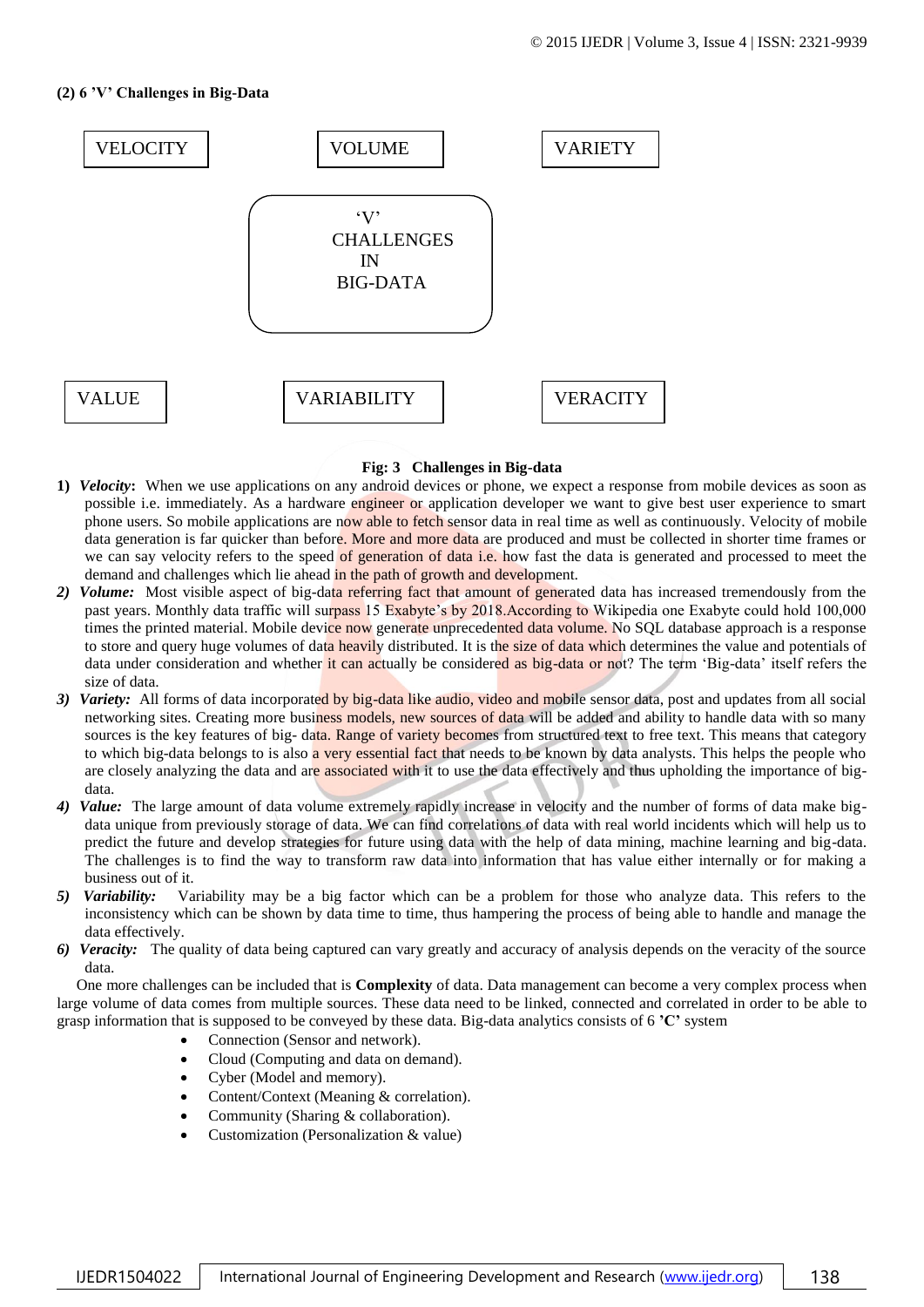## **III. THE PAPER SURVEY**

**(1).** The 2014 **IDG** Enterprise big data research was completed with the goal of gaining a better understanding of organizations big data initiatives, investments and strategies. Key findings include as:

- *(ii)* Organizations are investing in developing or buying software applications, additional server hardware and hiring staff with analytical skills in preparation for big data initiatives.
- *(iii)* Organizations are facing numerous challenges with big data initiatives and limited availability of skilled employees to analyze and manage data tops the list.
- *(iv)* Half of the respondent indicated there is no clear thought leader in the big-data solution space.
- *(v)* Organizations are seeing exponential development in the amount of data managed with an expected increase of 76% within the next 12-18 months.
- *(vi)* CEO's are centered around on the value of big data and are partnering with IT executive that will purchase/manages/executes on the strategies.
- **(2). TCS** launched its own study on big-data that focused on following issues-
	- **(i)** What is the current state of technology and where is it going?
	- **(ii)** What kind of digitized data are they finding to be most important?
	- **(iii)** What are the biggest challenges turning big data into insights that enable the company to make far better and faster decisions?
	- **(iv)** How much are companies investing in big -data and what kinds of returns they achieving on their spending?
	- **(v)** How are they organizing the professionals who process and analyze big-data?

**(3). ACCENTURE** engaged today with the practical reality of helping make big-data work across large, complex enterprises in many different industries. To get the most from their big-data projects organizations focused on:-

- **(i)** *Explore the entire big-data eco-system***: -** The big-data landscape is in a consistent state of flux with new data sources and emerging big-data technologies .Explore all data available and be prepared to explore a broad range of technology options when developing a big-data strategy with a focus towards business actions and outcomes that can be differentiating in the market.
- **(ii)** *Start small then grow***:**  Focus resources around proving value quickly in one area of the business first via a pilot program or proof of concept. Build internal consensus and then grow big data programs organically.
- (iii) *Be nimble*: Stay flexible, adapt and learn as technologies evolve and new opportunities can be explored.
- **(iv)** *Focus on building skills***: -** In addition to staffing up when possible, builds skills of existing employees with training and development and tap outside expertise. If we talk about research, more than 4,300 targets were screened, 36 percent have not completed nor or currently pursuing a big-data installation while nearly 4 percent were currently implementing their first big-data project. Among those who have completed their bigdata project more than half did not meet our demographic criteria. A total of 1007 respondents completed the survey.

**(4). A**ccording to **BARC** Big-data describes methods and technologies for the highly scalable loading, storage and analysis of structured data. Big-data technology can help companies to manage large data volumes, complex analysis and real time integration of data from a variety of data structures and sources. There are following key findings of survey:-

- **(i)** *Drivers of Big-data***: -** The main drivers for big-data were new or better possibilities for data analysis (75 percent), large volumes of data (72 percent), poly-structured data sources (66 percent) as well as faster data integration (43 percent). With regard to larger volume of data, 49 percent of respondents anticipated growth rates exceeding 25 percent in 2013.
- *(ii) Organization of big-data: -* In most companies, the topic of big data fell under the responsibility of a BI team or competency center (47%) compared to IT department (23 %). Best in class companies and those located in the UK often assigned the topic of big data to a BI team or competency center.
- *(iii) Big-data strategies***: -** 14 % of the companies surveyed have already developed a specific strategy for big-data. While 63 % did not have set a big data strategy at the time of this survey, 23% of respondents intended to implement one. Merely having a big-data strategy however was no guarantee that companies handled their data successfully.
- **(iv)** *Usage of big-data***: -** Companies uses big-data technologies in finance and controlling (24 %), marketing (19 %), Sales (18%), IT (18%) and production 17%.Participant in this survey saw a broad range of benefits, the top two being better strategic decision making and improved operational processes.
- **(v)** *Problems using big-data***: -** Problems in using big-data were inadequate knowledge of both technical (46%) and business (44%) issues. No clear business case (36%), technical problems (34%), and cost (33 %) were also commonly cited problems.
- *(vi) Using different types of data***: -** Organization utilizes different types of data like log (55%), sensor (44%) and unstructured data (40%).Social media data has the largest potential.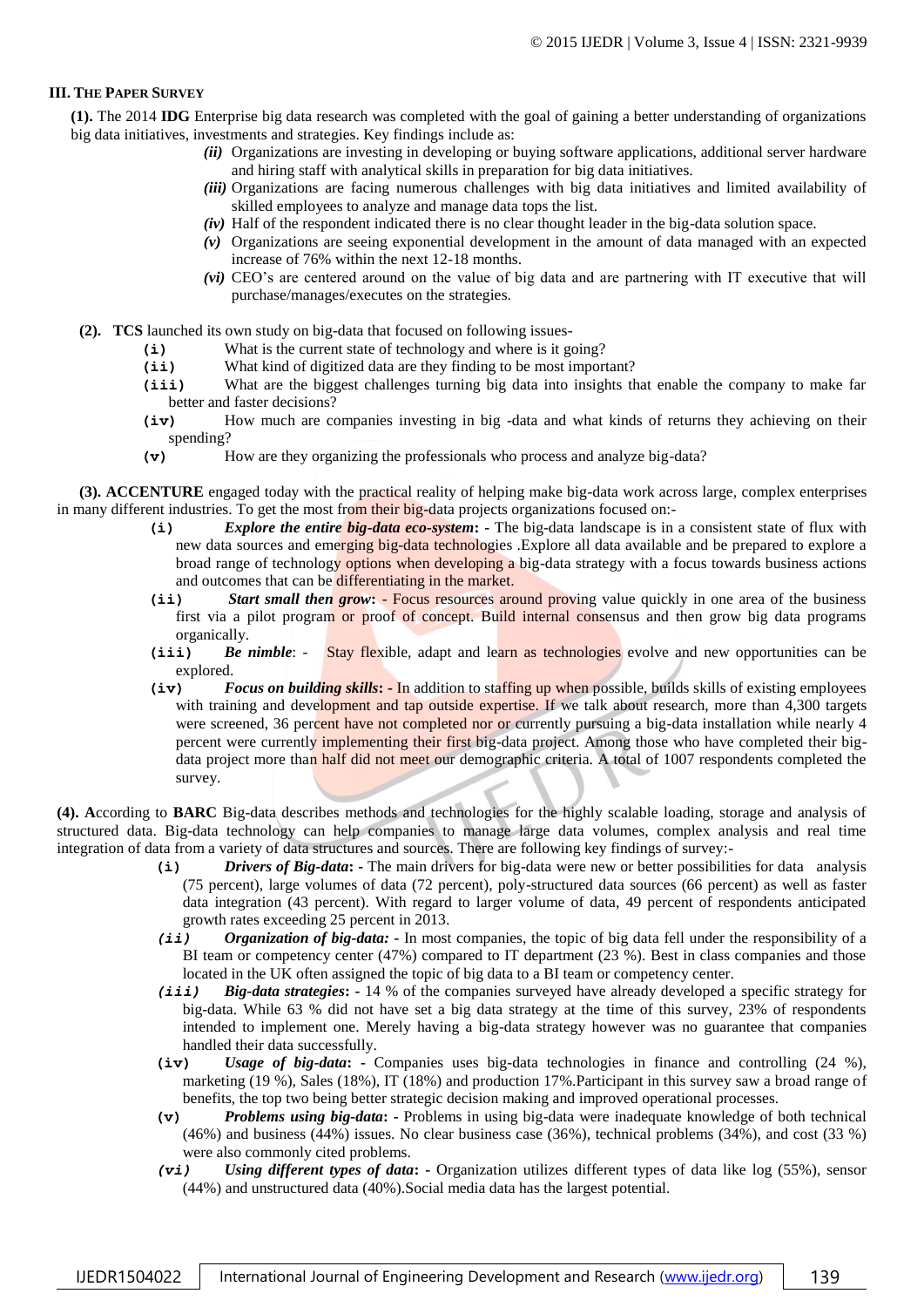**(5). DELL** survey yields the surprising results for big data. To get a grasp on how companies plan to implement data management into their business strategies, DELL software conducted a survey of 300 DBA to see what type of system they use, how they use them and where they expect to invest in future. With all of the hype around big-data and new analytics platform like HADOOP and No SQL, john Whittaker, executive director of information management at DELL software found it surprising that small structured data is still the focal point for up to 75% of companies surveyed.

- **(i)** The survey reminds us that these technologies are not wholly the future of data analytics. There is still room for traditional database platform such as MS-SQL, ORACLE and IBM DB2.
- **(ii)** The survey said structured data has not yet drowned in the ever-deepening data pool. For all the interest in how to capture and managed unstructured and semi -structured data, structured data remains the bedrock of the information infrastructure in most companies.
- **(iii)** The most important driver for the growth of unstructured data is internally generated documents, followed by e-mail.
- **(iv)** Cloud computing and virtualization are bigger priorities according to the survey.
- **(v)** Ten percent of the respondent said that currently use No SQL, while 20% said they are current HADOOP users and 57% said that they have no plans to implement HADOOP in future.

#### **(3) . Big-data research in IBM: -**

- **(i)** *New varieties of data: -* Text/Social media, Network, Multimedia, Machine data/Sensor.
- **(ii)** *Big-Data Performance***: -** In memory, Benchmark, New Architectures.
- **(iii)** *Information Integration***: -**Integrating enterprise and public data**,** Linking data/context**,** Entity extraction and integration.
- **(iv)** *Industry Applications***: -** Healthcare, Telco, Retail and marketing, Energy, Water/Agriculture, Public safety, Smarter Workforce.

Big-data definition given by IBM in form of 3'V' characteristics-



## **Fig: 4 (Big-data characteristics given by IBM)**

**Structured Data:** - Data from enterprise system (ERP, CRM), Relational Database, Spreadsheets.

**Unstructured Data: -**Word documents, PDF files, Text Files, E-mail body, Twitters messages, books and non language based data such as Pictures, slides, Audio, and Videos.

**Semi-structured Data: -** XML files, Traffic signs posted along highways or WebPages.

- **(4) . NVP (New Vantage Partner) survey: -**The 2014 big-data executive survey is the beneficiary of a record number of senior executive respondents. This year, 59 companies participated with 125 individual executive respondents. Executive participants spanned senior business and technology roles. However, wherever these executives sat within the organization, they shared a common interest and common objective to see their company effectively utilize data and analytics in support of corporate business goals. The 2014 highlighted some new as well as some familiar themes such as:
	- **(i)** Big-data investment is significant and growing.
	- **(ii)** Big-data initiatives are in production or fast on the way.
	- **(iii)** Big-data initiatives are being driven from the top, with senior executive sponsorship and commitment.
	- **(iv)** The chief data officer (CDO) role is becoming a corporate standard.
	- **(v)** Business and technology partnership is growing and critical to big-data success.
	- **(vi)** Big-data is being integrated in to main stream.
	- **(vii)** Executives are wary of the term big-data.
	- **(viii)** The survey focused on organizations that traditionally make the largest investment in data initiatives, particularly financial service firms as well as emerging new sectors such as healthcare and life-sciences firms, which are making major new investment in data initiatives.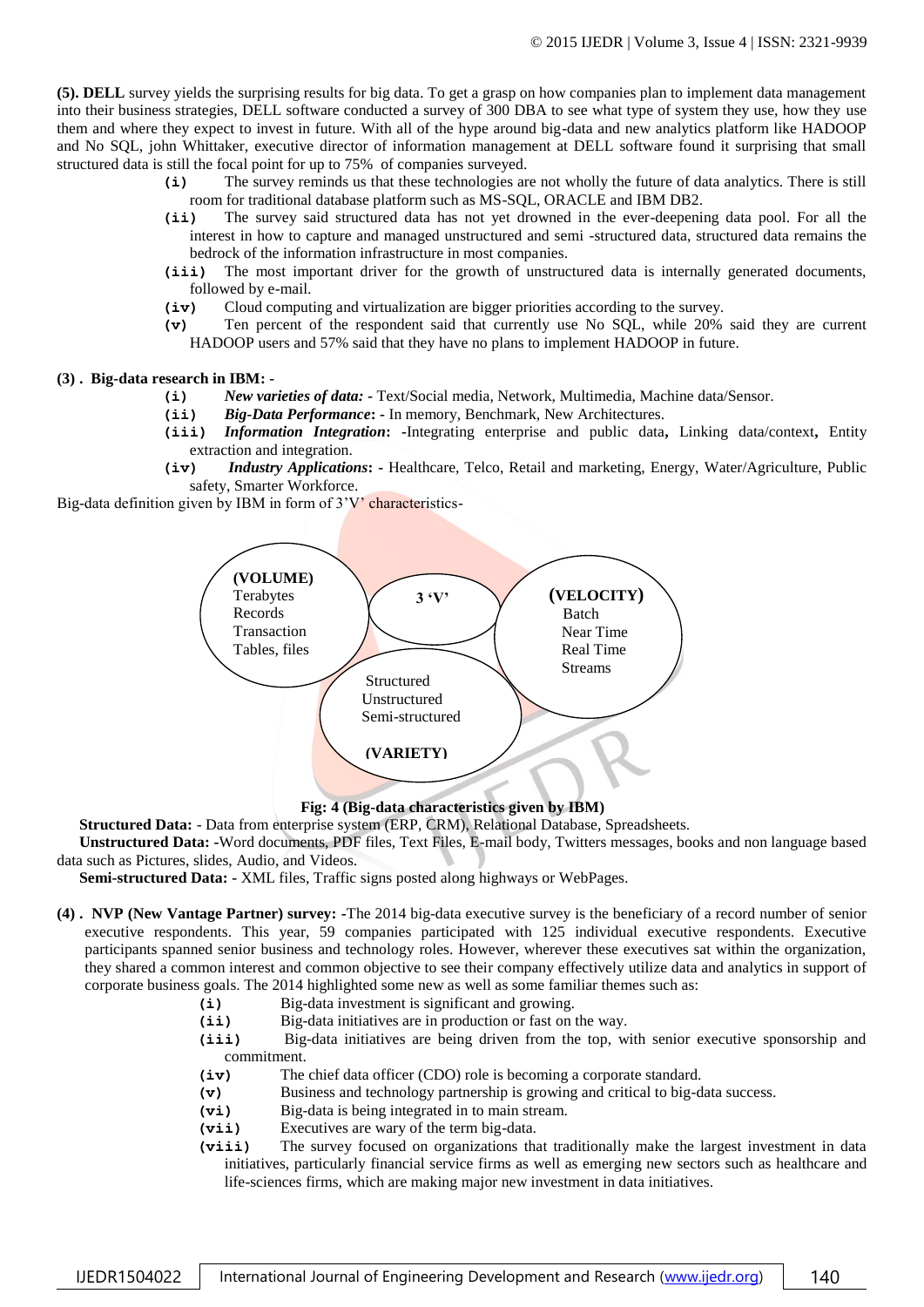**(8). Capgemini Consulting Survey: -** Capgemini consulting conducted a global survey of senior big-data executives in November 2014. The survey covers 226 respondents across Europe, North America and APAC, and spanned multiple industries including retail, manufacturing, financial services, energies and utilities and pharmaceuticals. The survey targeted senior executives across the analytics, business and IT functions that are responsible for overseeing big-data initiatives in their organization. Respondents were asked questions around their organization's approach to big-data governance, data management, skill development and technology infrastructure.

| Worldwide distribution of Respondents   Europe 50%   North America 39%   APAC 11% |  |                  |
|-----------------------------------------------------------------------------------|--|------------------|
| Function wise distribution of Respondents   Analytics 36%   Business 36%          |  | $\text{T}$ T 26% |

- **I.** Nearly 60% of the senior executives believe that big-data will disrupt their industry within the next three years.
- **II.** Only 27% of the executives surveyed described their big-data initiatives successful.
- **III.** Lack of strong data management and governance mechanisms and the dependence on legacy system, are among the top challenges that organizations face.
- **IV.** Key challenges of big data included as:
	- **i.** Absence of clear business case for funding and implementations.
	- ii. Ineffective co-ordinations of big-data and analytics team across the organizations.
	- iii. Dependency on legacy system for data processing and management.
		- **iv.** Ineffective governance model for big-data and analytics.
	- **v.** Lack of sponsorship from top management.
	- **vi.** Lack of big-data and analytical skills.
	- **vii.** Lack of clarity on big-data tools and technology.
	- **viii.** Cost of specific tools and infrastructure for big-data and analytics.
		- ix. Data security and privacy concerns.
			- **x**. Resistance to change within organizations.

## **(9). Applications of big-data in governmental processes: -**

- *(i) United States of America*
	- **i.** In 2012, the OBAMA administrations announced the big-data research and development initiative, to explore how big-data could be used to address important problems faced by the government. The initiative is composed of 84 different big-data programs spread across six departments.
- ii. Big-data analysis played a large role in BARACK OBAMA's successful 2012 re-election campaign.
- **iii.** The United States federal government owns six of the 10 most powerful supercomputers in the world.
	- iv. The Utah data center currently being constructed by the United States national security agency. When finished the facility will be able to handle the large amount of information collected by the NSA over the internet.
- *(ii) India*
	- i. Big-data analysis was in parts, responsible for the BJP and its allies to win a highly successful Indian general election 2014.
	- ii. The Indian government utilizes numerous techniques to ascertain how the Indian electorate is responding to government actions, as well as ideas for policy augmentations.

## *(iii)* **United Kingdom**

- **i.** Data on prescription drugs: By connecting origin, location and time of each prescription, research units were able to exemplify the considerable delay between the release of any drug, and a UK wide adaption of the National Institute of Health and care excellence guidelines. This suggests that new/ most up to date drugs take some times to filter through to the general patient.
- ii. Joining up Data: The weather challenges in winter 2014 a local authority blended data about services, such as road gritting rotas, with services of people at risk, such as 'meals on wheels'. The connection of data allowed the local authority to avoid the any weather related delay.

## **(10). Analytics @ Twitter: -**

 **Table 1. Twitter analysis**

|                 | <b>Features</b>        | <b>Time</b><br><b>Dimension</b> | Data Resolutions and Processing<br>models |
|-----------------|------------------------|---------------------------------|-------------------------------------------|
| <b>COUNTING</b> | How many request/ day? | Real Time                       | Mostly event driven.                      |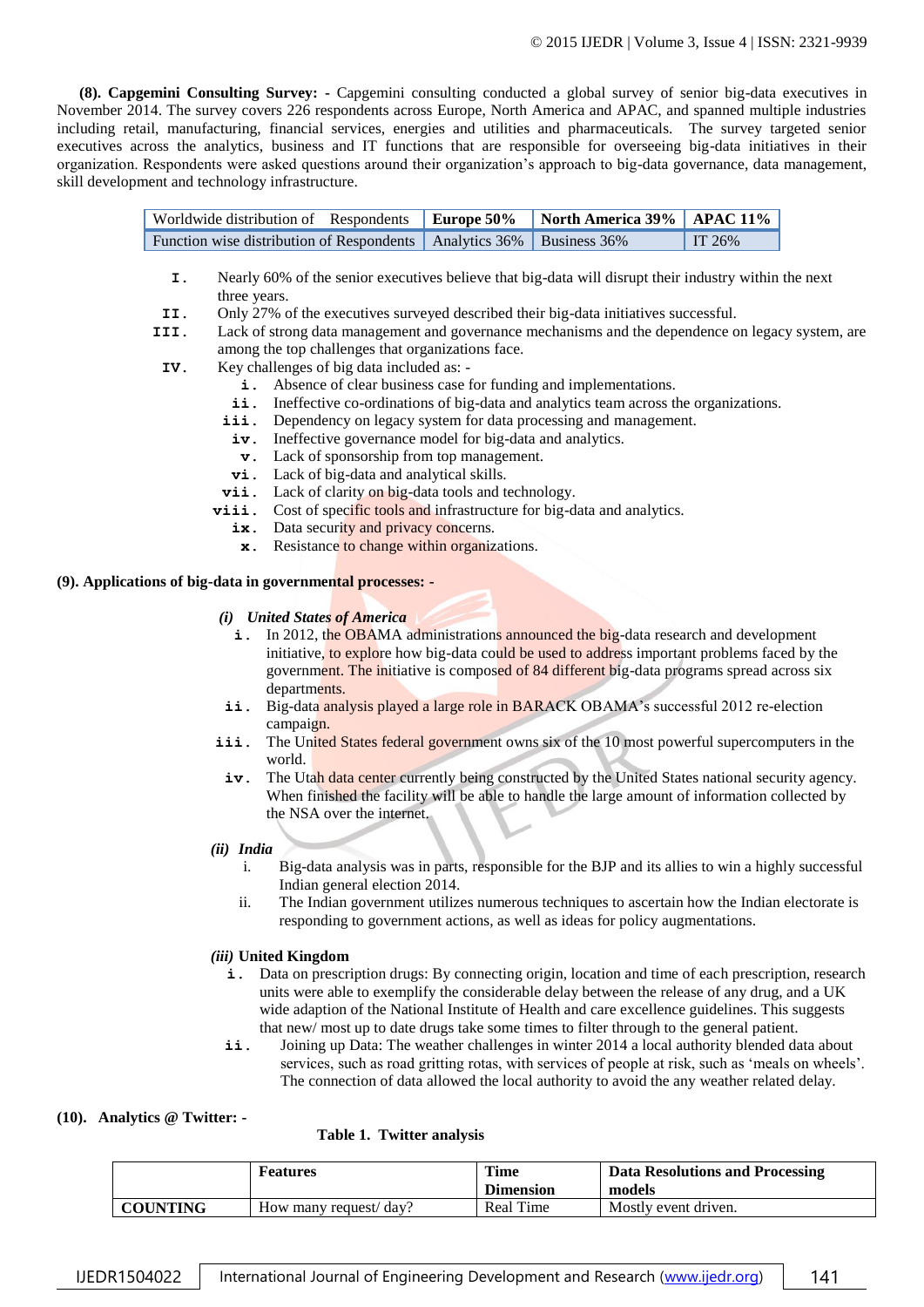|                 | What is average latency?<br>How many Signups, SMS, | $(M \text{ sec/sec})$ | High Resolution- every tweets counts |
|-----------------|----------------------------------------------------|-----------------------|--------------------------------------|
|                 | tweets?                                            |                       |                                      |
| COR-            | Desktop vs. Mobile users?                          | Near Real Time        | <b>Ad-Hoc Queries</b>                |
| <b>RELATING</b> | What devices fail at same time?                    | (min / hours)         | Mid Resolution - Aggregated counters |
|                 | What features get user hooked?                     |                       |                                      |
| <b>RESEARCH</b> | What features get Re-Tweeted?                      | <b>Batch</b>          | Pre- Generated Reports               |
|                 | Duplication detection                              | (days)                | Cross gain Resolutions- trends       |
|                 | Sentiment Analysis                                 |                       |                                      |

## **(6) Comparison Made Between Data Mining Trends:-**

## **Table 2. Comparison between Data Mining Trends**

| <b>Trends of</b> | Techniques/                    |  | <b>Data Formats</b>                   | <b>Computing Resources</b>      |
|------------------|--------------------------------|--|---------------------------------------|---------------------------------|
| Data             | Algorithm used                 |  |                                       |                                 |
| <b>Mining</b>    |                                |  |                                       |                                 |
| Past             | <b>Statistical and Machine</b> |  | Structured data stored in traditional | Evolution of 4G PL and various  |
|                  | Learning Techniques            |  | database and numerical data           | related techniques              |
| <b>Present</b>   | AI, Pattern Reorganization,    |  | Structured                            | Parallel Distributed computing, |
|                  | <b>Statistical and Machine</b> |  | Semi-structured                       | High Speed Networks,            |
|                  | Learning techniques            |  | And Unstructured data formats         | High end storage devices        |
| <b>Future</b>    | Fuzzy logic                    |  | Complex data objects like high speed  | Cloud computing and             |
|                  | Neural network                 |  | data streams                          | Multi-agent technologies        |
|                  | Genetic Programming            |  | Noise in the time series              |                                 |
|                  |                                |  | Graph, Multi represented objects and  |                                 |
|                  |                                |  | Temporal data                         |                                 |

## **IV. CONCLUSION AND FUTURE WORK**

Big data is going to continue growing during the next years and each data scientist will have to manage much more amount of data every year. The data is going to be larger, diverse and faster. Many technical challenges like implementations and visualizations are to be taken into consideration in future. This is just the survey paper which shows the demand of big data and how big companies are taking interest in it. We are at the beginning of a new era where big data mining will help us to discover knowledge that no one has discovered before. To manage and analyze edge data explore business opportunities deriving from the analytics of edge data. Collaborate with the business to understand existing edge system and the potential use for data. It can be concluded from the findings that Enterprise are still looking for the right infrastructure tools that will enable them to effectively handle their big-data, in line with their business needs. Most companies are already using dedicated big-data tools but all still see gaps in capabilities or have concern regarding the fit between these tools and their current and expected needs.

## **V. REFERENCES**

- **[1]** Accenture Big Success with Big Data Survey, (April2014).
- **[2]** Anderson, J .Rainie, L. (July, 2012): The future of big data, the Pew Research Center's Internets American Life Project Series Pew internet.
- [3] BARC BIG DATA SURVEY EN final.
- **[4]** Bernstein Philip et al. (1-1-2011): "Challenges and opportunities with big data".
- **[5]** Bharti, Ramageri,"Data Mining Techniques and Applications, "Indian Journal of Science and Engineering, Vol.1 no-4, PP.301-305, Available: http://www.ijcse.com/docs/IJCSE10-01-04-51.pdf.
- **[6]** Big-Data-Survey-Executive- Summary-110314-2014
- **[7]** Big Data Fatigue (June23, 2014).
- **[8]** Big Data Executive Survey (2013) Summary Report.
- **[9]** Bottega, john (2014) Former CDO, Bank of America: "FinancialInformationSummit.com".
- **[10]**Capgemini Consulting (November 2014)" Big Data Survey".
- [11] Computer Weekly.com (December2013)" Big Data, big legal trouble?
- **[12]**Financial Services Companies See Results from Big Data Push (January 27, 2014).
- **[13]**Goele, sangeeta, Nishachanana (2012):" Data Mining Trend in Past, Current and Future", International Journal of Computing & Business Research in Proc.I-Society2012.
- **[14]**How Business Culture Defines Data Success (October 7, 2014).
- **[15]** http://sites.tcs.com/big-data-study/industries-big-data-investment/TechAmerica Foundation.(2012).Demystifying bigdata. Washington, DC.
- **[16]** http://www.rcrwireless.com/2015 0415/big-data-analytics/dell-survey-yields-surprising-results-for-big-data-tag204/5.
- **[17]** https://www.idgenterprise.com/report/big-data-2.
- **[18]** http://www.gigaspaces.com